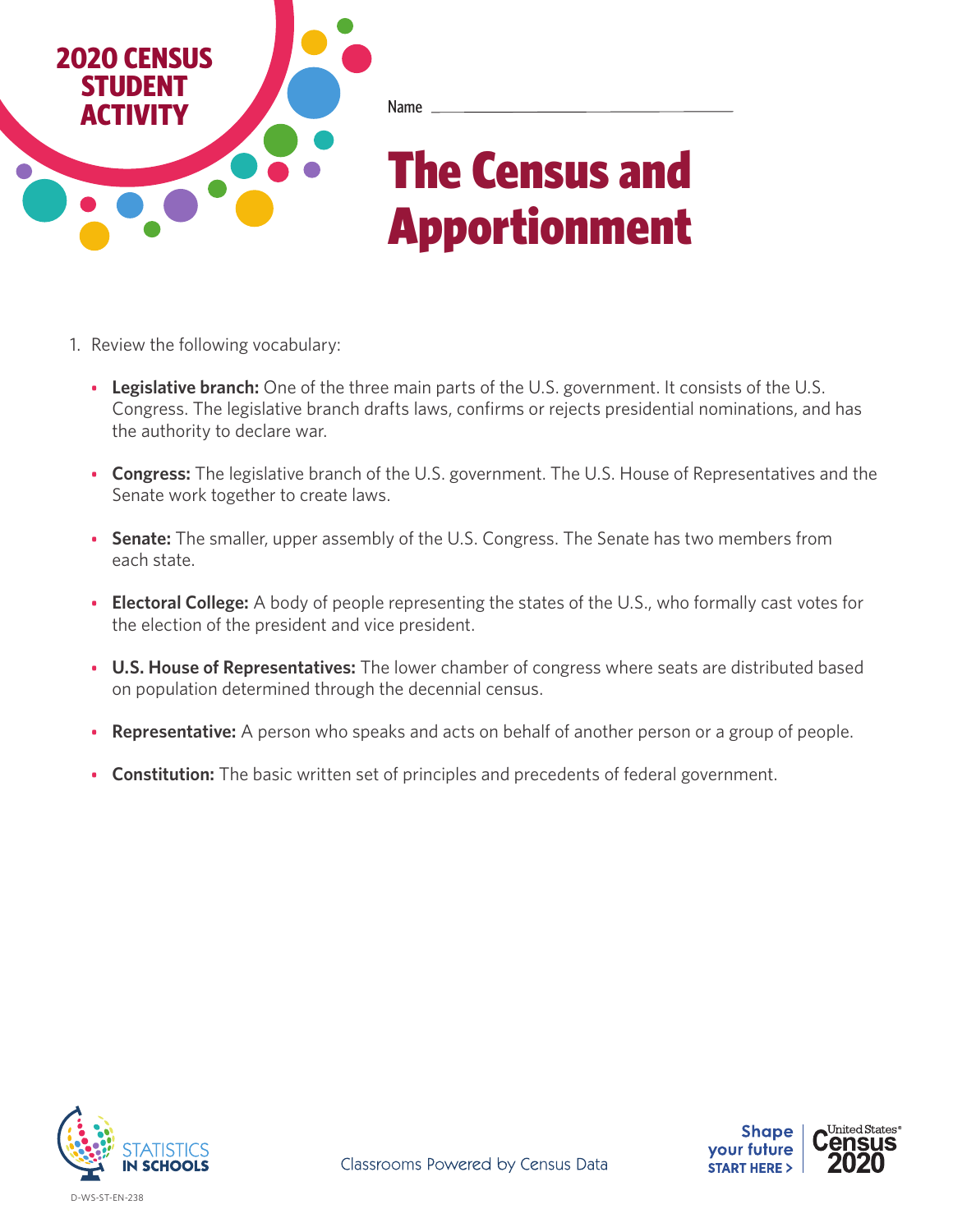

# 2. Read the following article with your class.

## **What is apportionment?**

*Apportionment* is the dividing up of the 435 seats in the U.S. House of Representatives among the 50 states, according to the states' population, as determined by the U.S. census.

#### **A brief history lesson: How does apportionment work?**

The U.S. government has a *legislative branch*, called *Congress*, which makes laws. Congress has two parts: the *Senate* and the *U.S. House of Representatives*. All states have two senators, but the number of *representatives* that each state has in the U.S. House of Representatives depends on the *population* of that state. The *U.S. Constitution* says that each state must have at least one person in the U.S. House of Representatives, but the total size of the House is 435 seats. The more people a state has, the more representatives it will have, but only if counted in the decennial census.



*Source: [U.S. Census Bureau, Congressional Apportionment, 2010 Census Briefs](https://www.census.gov/prod/cen2010/briefs/c2010br-08.pdf) <https://www.census.gov/prod/cen2010/briefs/c2010br-08.pdf>*

#### **What happens after the census?**

One of the main reasons for doing the census every 10 years and keeping track of population changes is to apportion, or divide, the membership of the U.S. House of Representatives among the 50 states. Following a census, the seats in the U.S. House of Representatives are automatically divided according to the census data. If a state has gained population, it may receive more seats. If a state has lost population, it may lose seats, meaning it would also lose votes



United States<sup>®</sup> **Shape** *<u>Census</u>* your future **START HERE >** 

[census.gov/schools](http://census.gov/schools)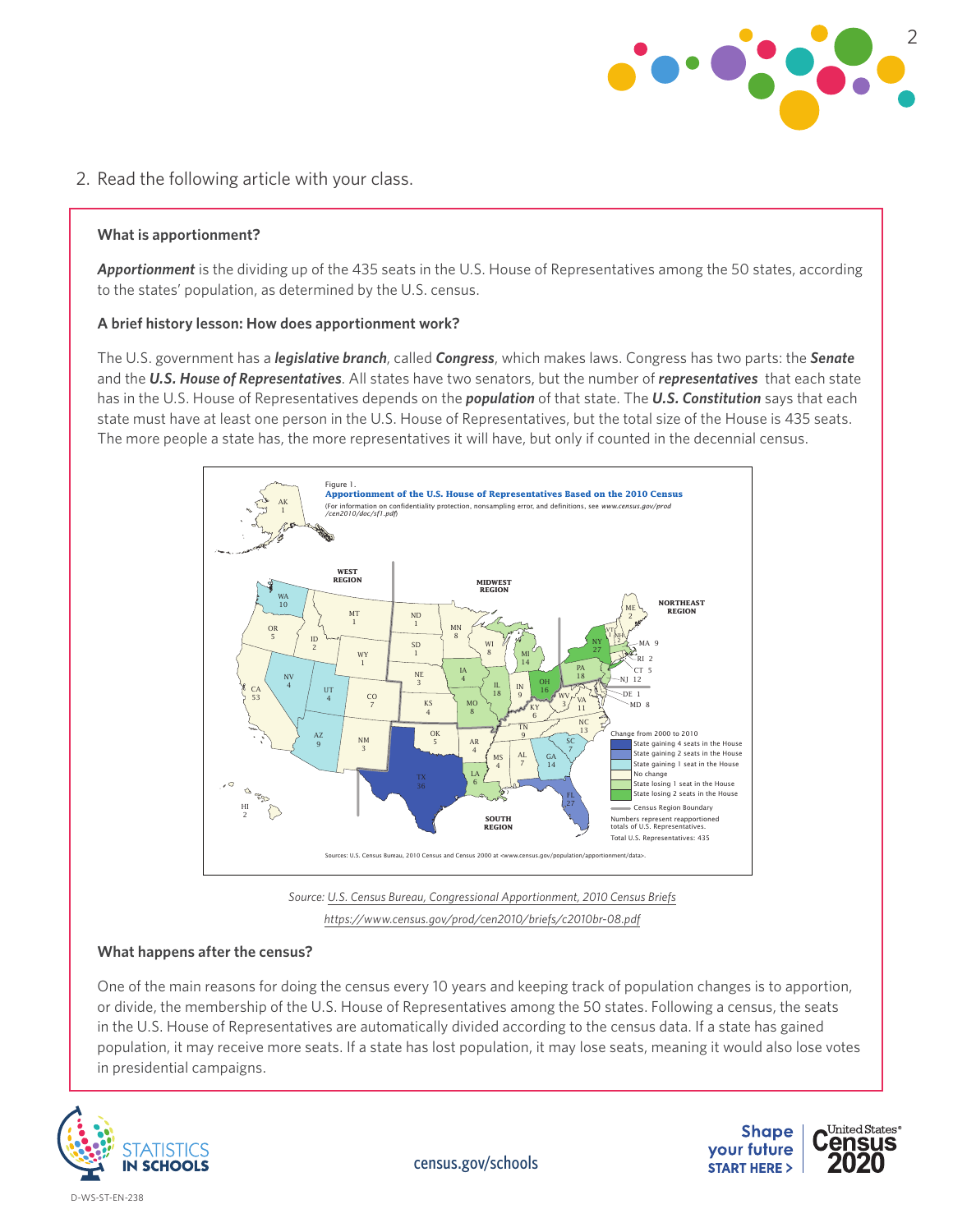

## **Why is this important?**

Apportionment helps us achieve the principle of "one person, one vote"—a fundamental part of our democracy. Apportionment also affects presidential elections. In the *Electoral College*, each state has the same number of "votes" to elect the president as it has representatives and senators in Congress. Therefore, apportionment ensures that your voice is being heard, both in legislative decisions and in elections.



Link to access data:

*https://www.census.gov/library/visualizations/2018/comm/population-change-2010-2018.html*

Use the infographic above to answer the questions on the next page.